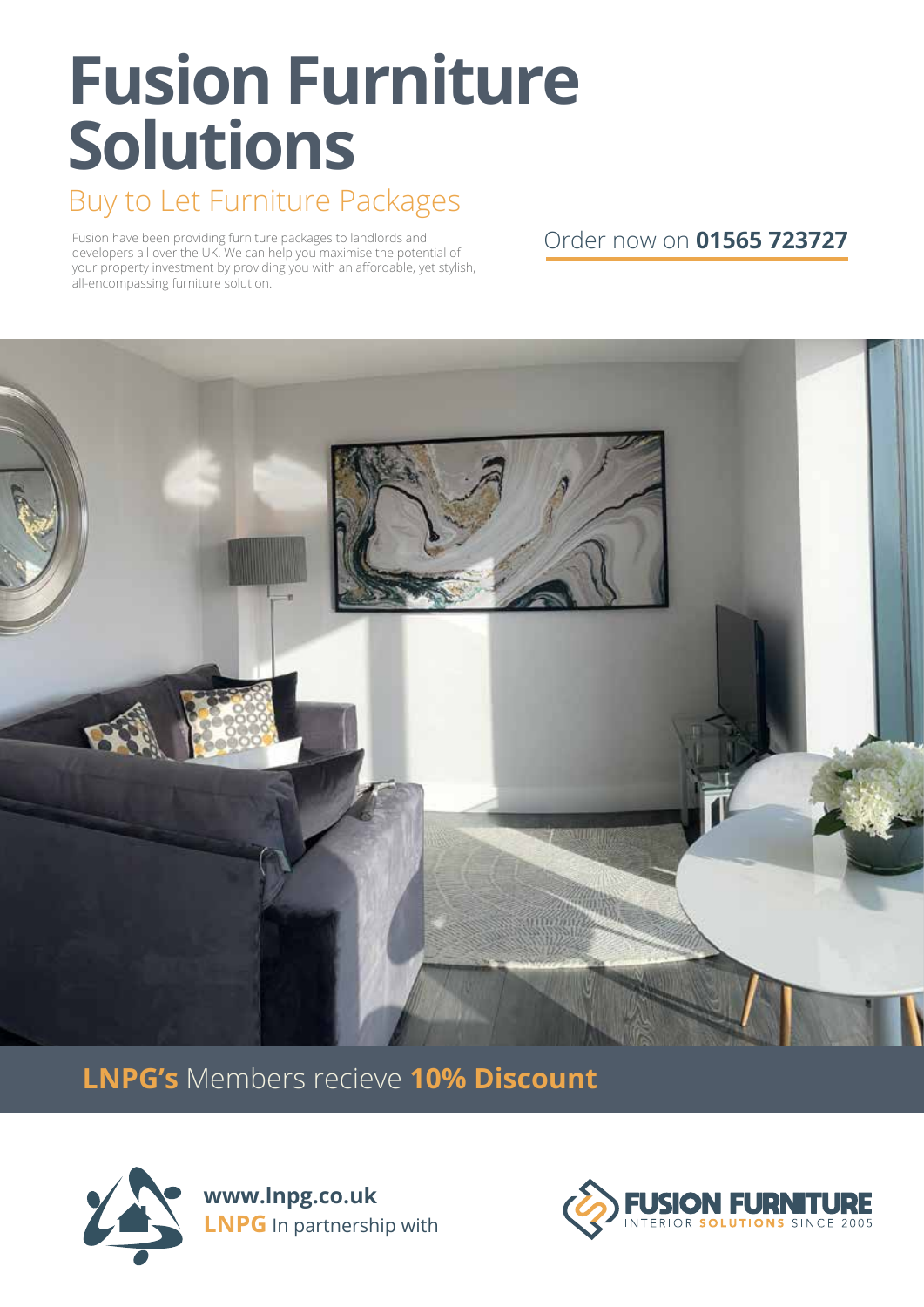

#### **WHATS INCLUDED**

### **Studio/Small 1 Bed - £1599 +VAT**

- 1 x 4"6 Bed with Latchmere Headboard
- 1 x Double Wardrobe with Mirror
- 1 x 3 Drawer Chest
- 1 x 2 Drawer Bedsides
- 1 x 2 Seater Sofa
- 1 x Dining Table & 2 Chairs
- 1 x Coffee Table
- 1 x TV Stand

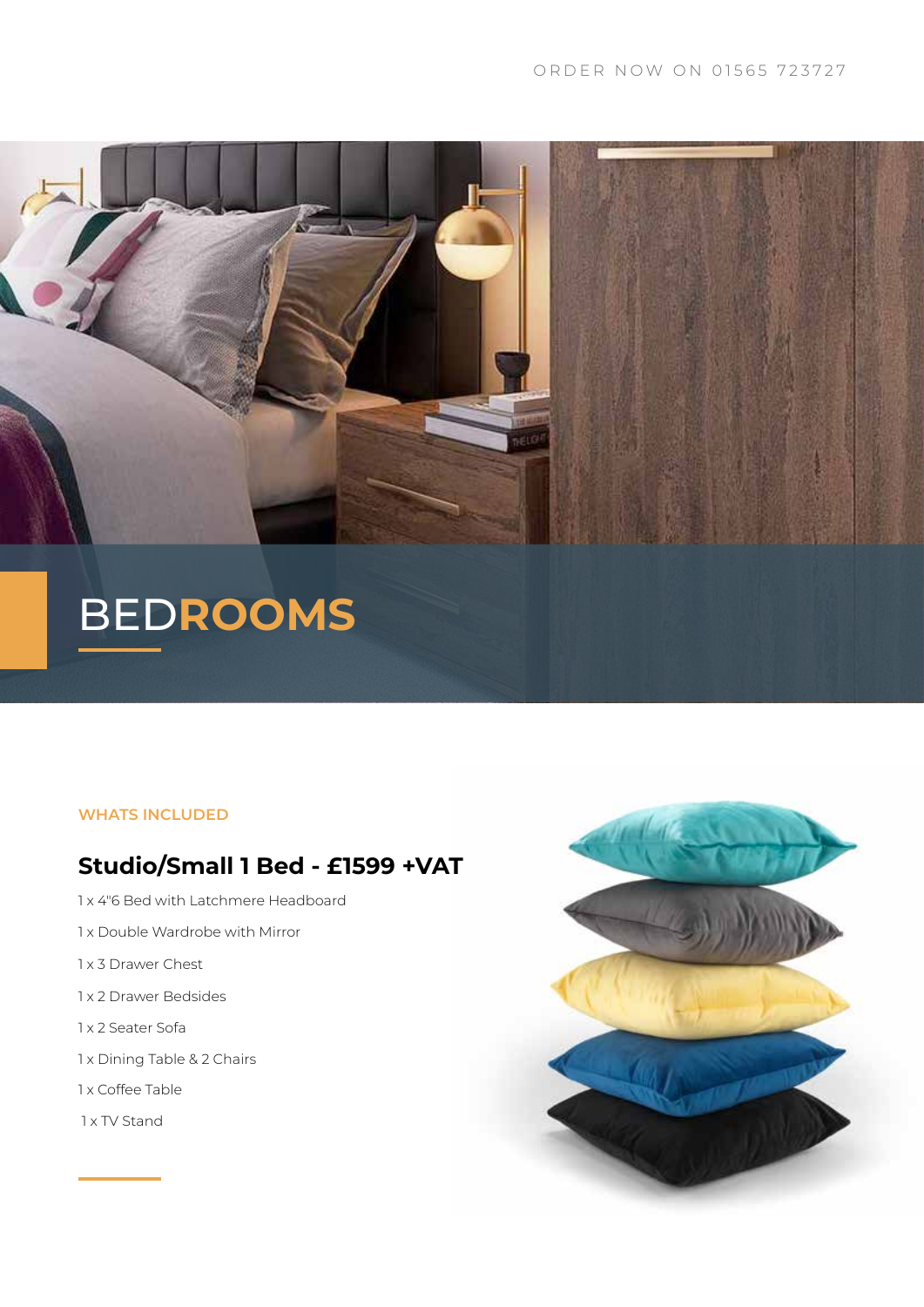### WWW.FUSIONFURNITURE.CO.UK





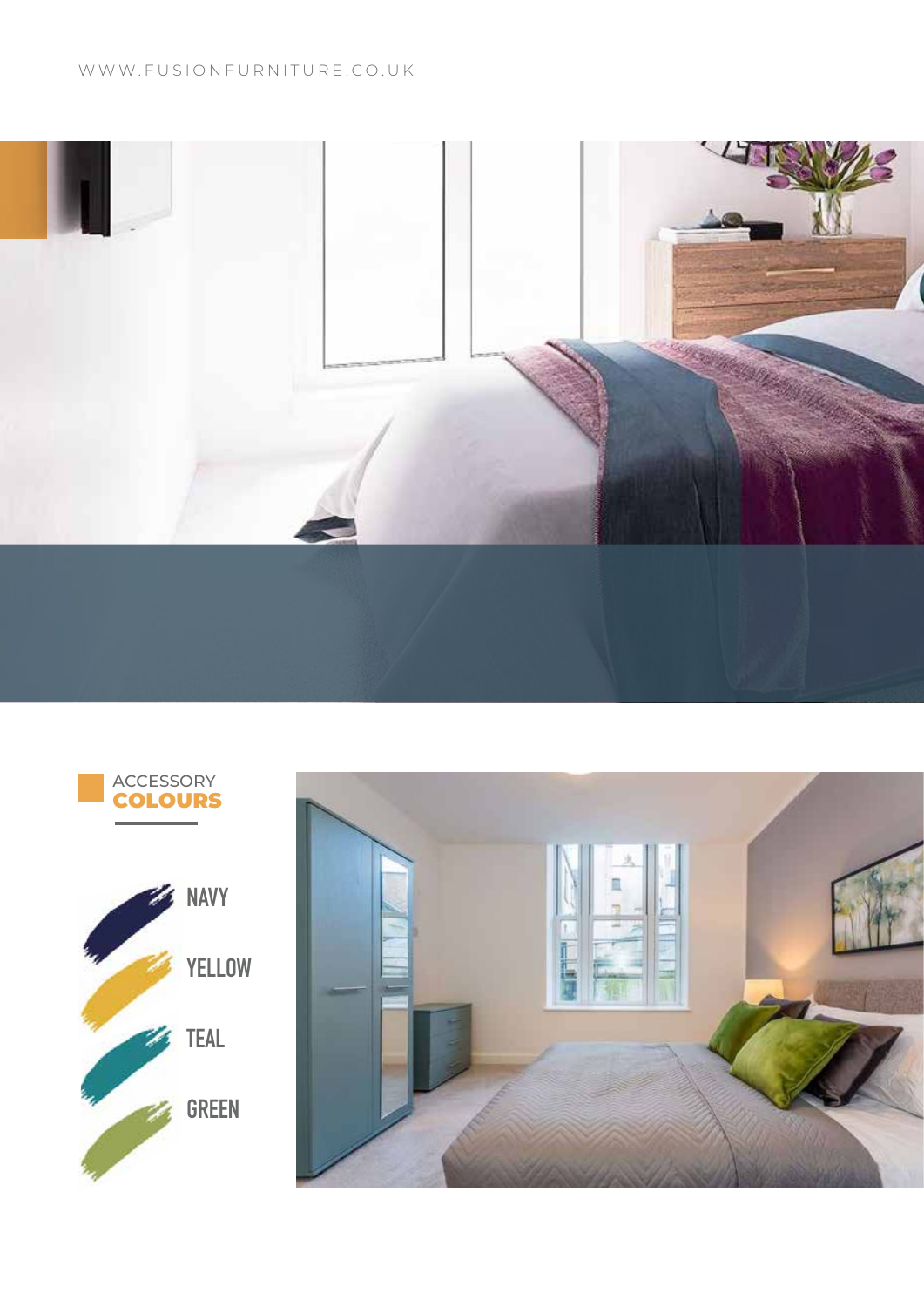

# LIVING **ROOMS**

### **WHATS INCLUDED**

### **Standard 1 Bed - £1999 +VAT**

- 1 x 4"6 Bed with Latchmere Headboard
- 1 x Double Wardrobe with Mirror
- 1 x 3 Drawer Chest
- 2 x 2 Drawer Bedsides
- 2 x 2 Seater Sofas or 2 Seater Sofas with Accent Chair
- 1 x Dining Table & 4 Chairs
- 1 x Coffee Table
- 1 x TV Stand

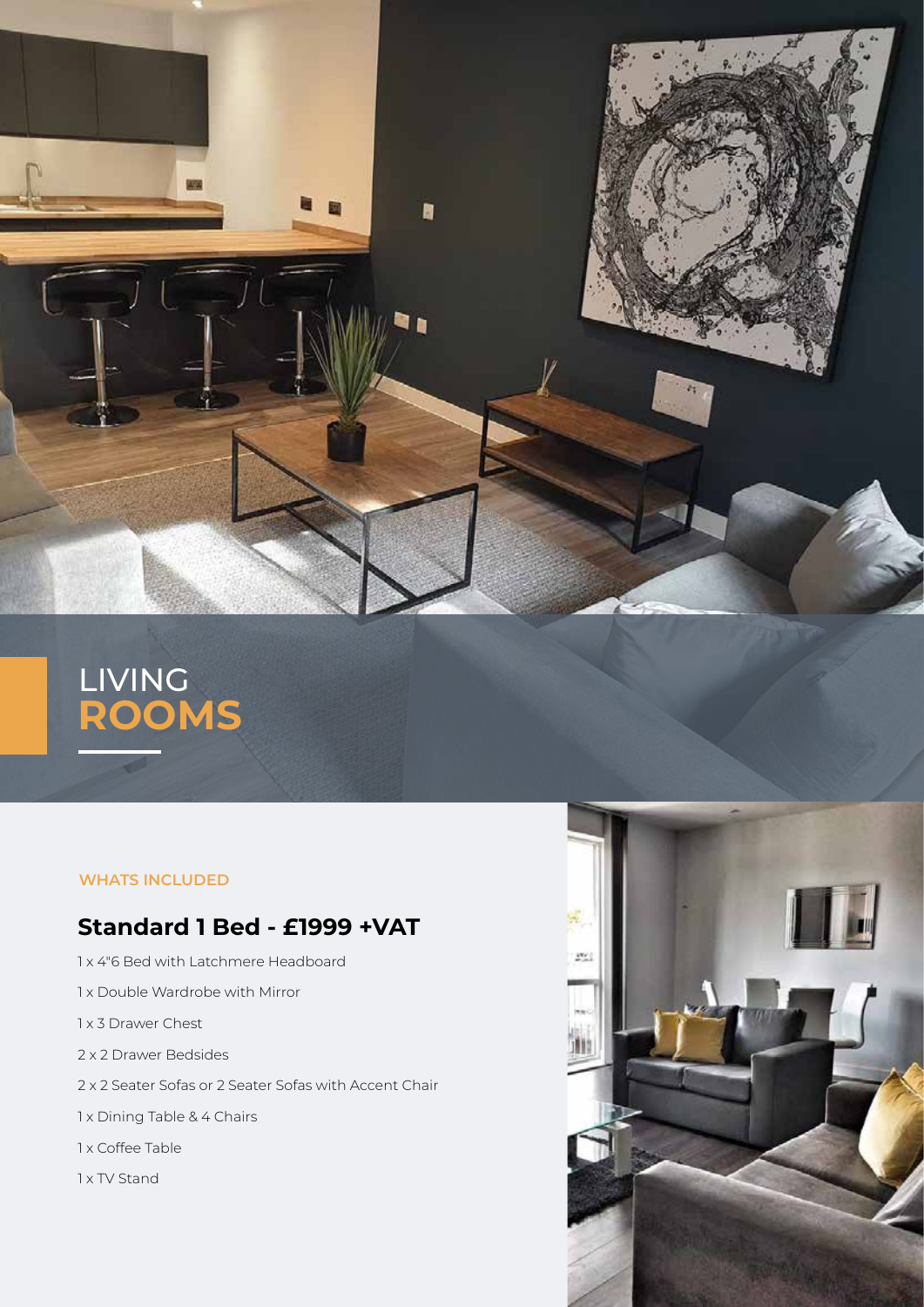



#### **WHATS INCLUDED**

### **Standard 2 Bed - £2499 +VAT**

- 2 x 4"6 Bed with Latchmere Headboard
- 2 x Double Wardrobes with Mirror
- 2 x 3 Drawer Chest
- 4 x 2 Drawer Bedsides
- 2 x 2 Seater Sofas or 3 Seater Sofa with Accent Chair
- 1 x Dining Table & 4 Chairs
- 1 x Coffee Table
- 1 x TV Stand
- \* For larger properties please call

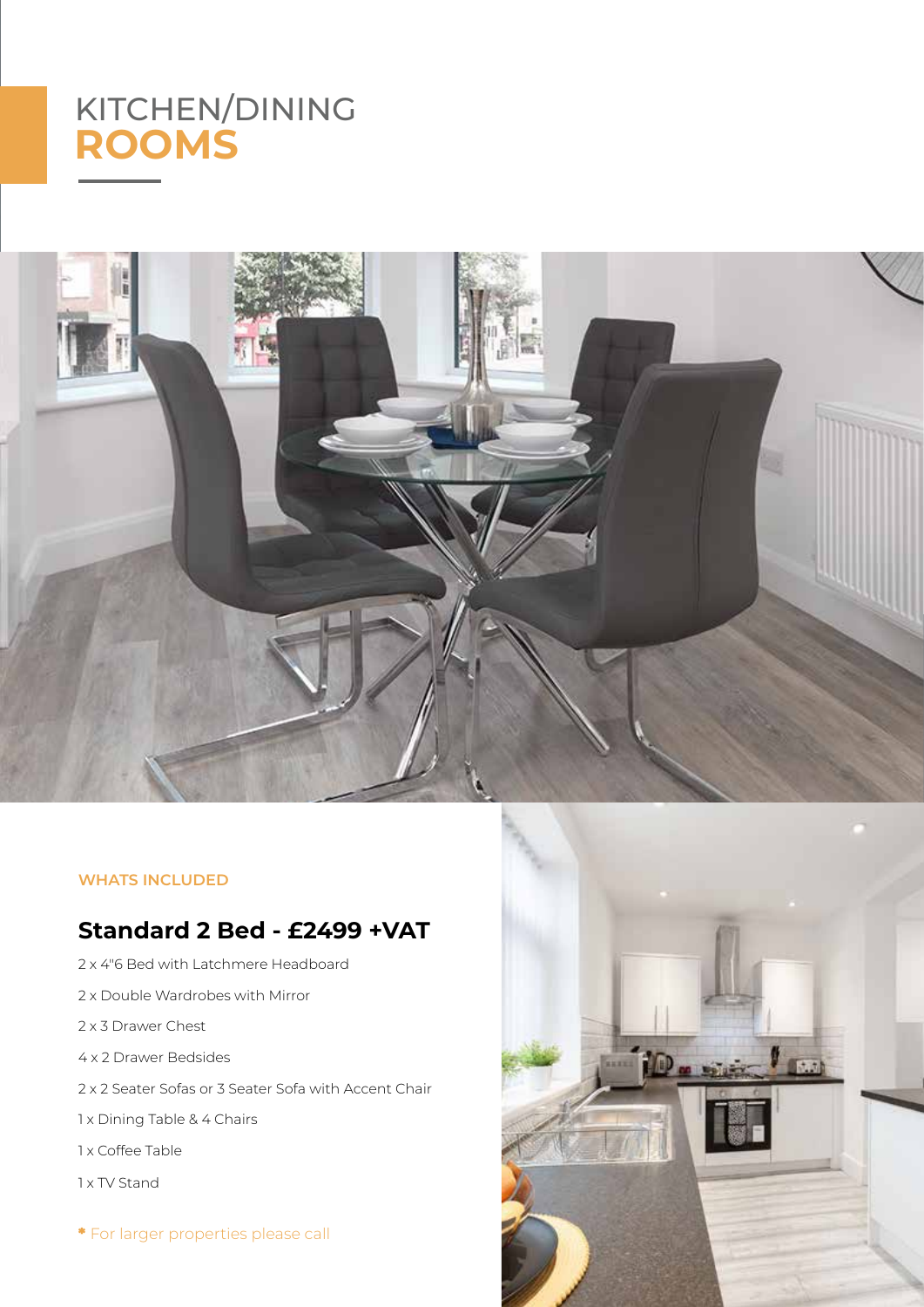#### WWW.FUSIONFURNITURE.CO.UK



### BEDROOM & LIVING ROOM

FURNITURE **COLOUR** 

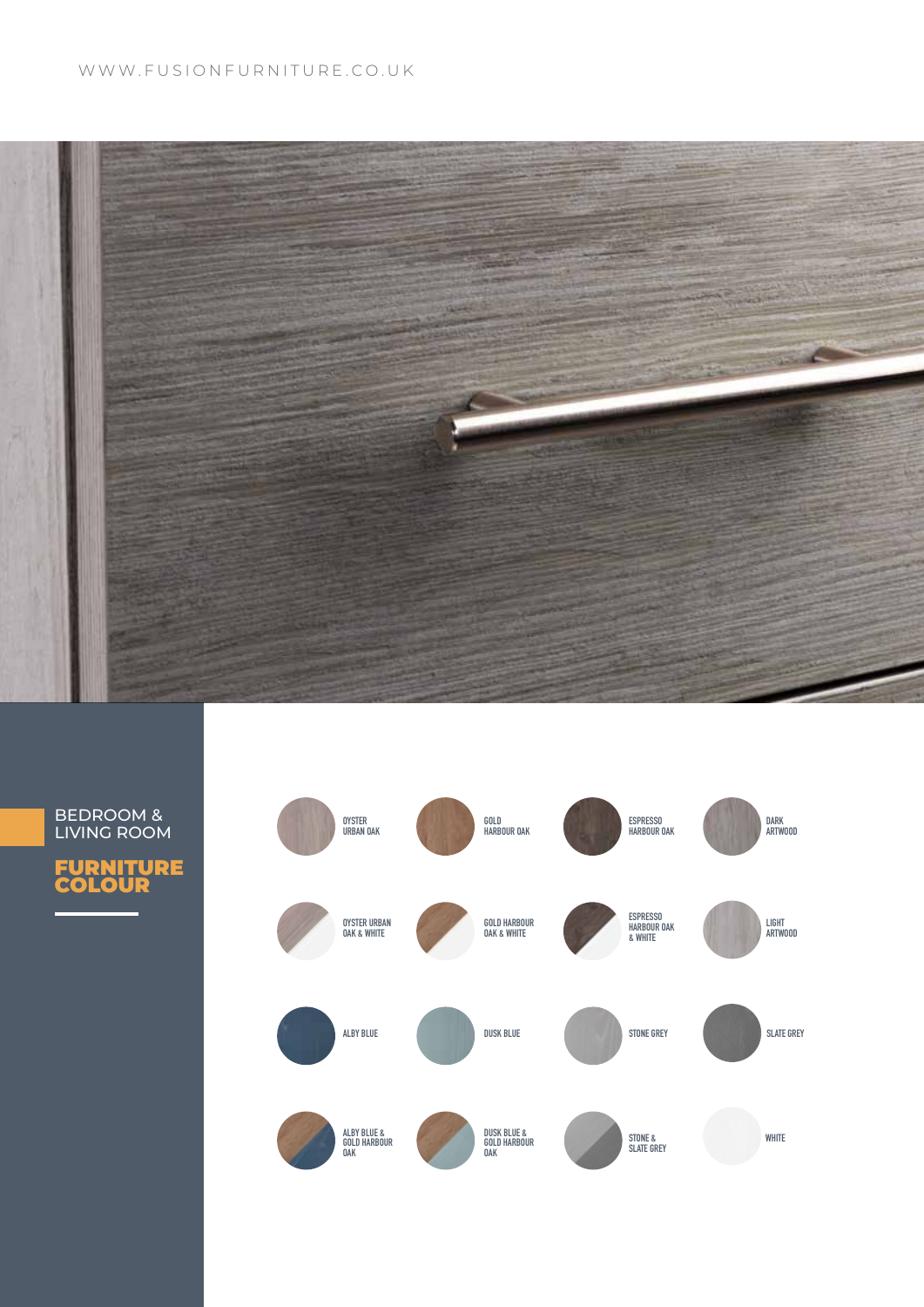

### **BEDCOLOUR**



### SOFA FABRICCHOICES



### **HANDLECHOICES**





# YOUR CHOICES

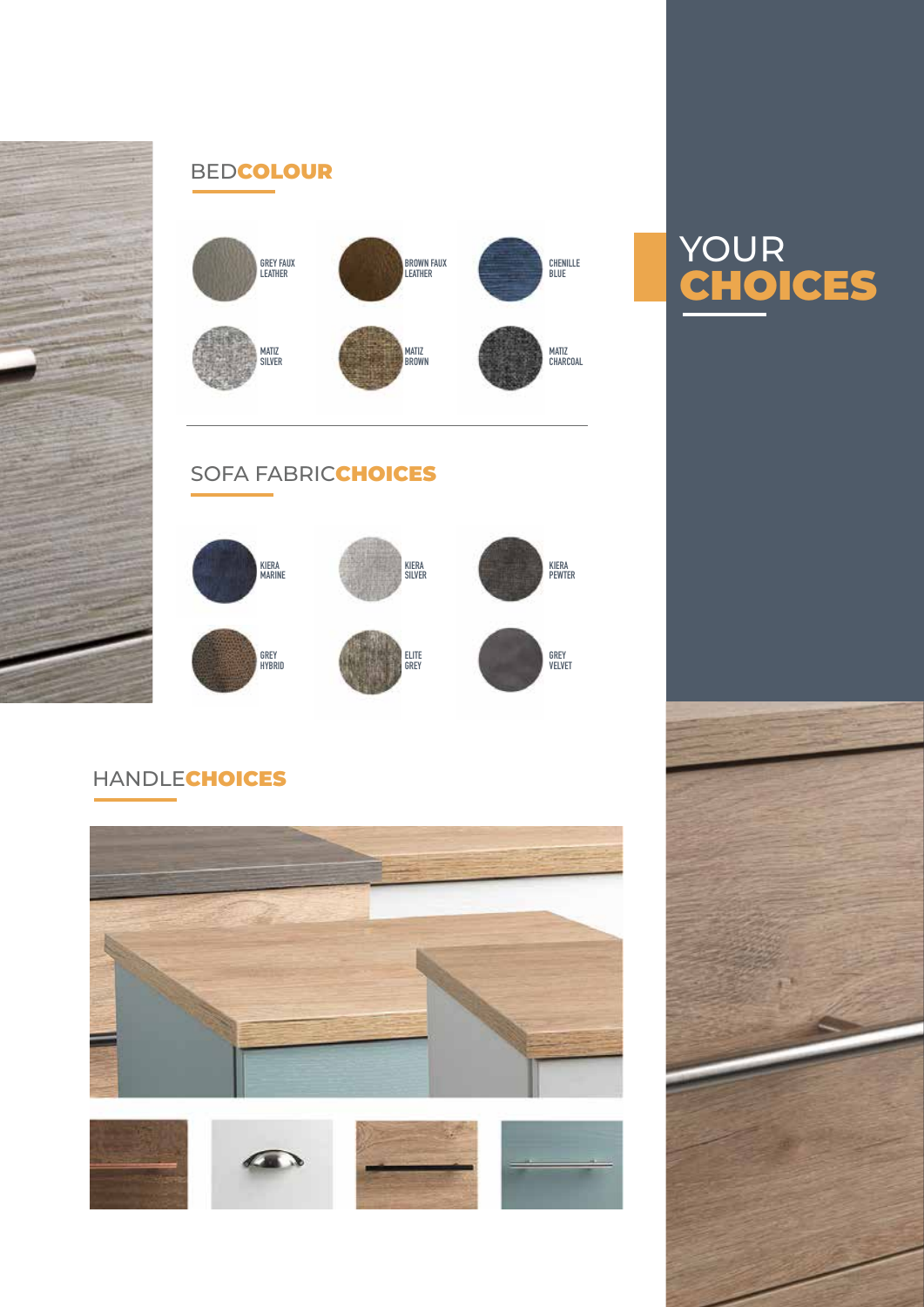

### PACKAGE DETAILS

- **Bedroom Pack:** 1 x Duvet, Duvet Cover, 4 x Pillows & Pillow Cases, 1 x Fitted Sheet. 1 x Bedside Lamp(s), 1 x Framed Print, 4 x Scatter Cusions, 1 x Throw
- **Lounge Pack:** 1 x Floor Lamp, 1 x Table Lamp, 1 x Rug, 1 x Canvas Framed Wall Art, 1 x Mirror, 4 or 8 x Scatter Cusions
- **Kitchen Pack:** 1 x Kettle, 1 x Toaster, 1 x Microwave, 1 x Iron & Ironing Board, 1 x Numatic Hoover, Pan Set, Wine Glasses, Tumbler Glasses, Cutlery Set, Crockery Set, Mugs, Knife Block, Nylon Utensil Set, Can Opener, Bottle Opener, Potato Peeler, Oven Tray, Wooden Chopping Board, Chrome 20 litre bin, Dustpan and Brush, Tea Towels, Oven Gloves and Salt and Pepper Pots
- **Bathroom Pack:** 1 x Small Pedal Bin, 1 x Bath Mat, 1 x Toilet Brush and Holder, 1 x Toothbrush Holder, 1 x Soap Dish

**STUDIO/SMALL 1 BED -** With Accessories **£2599 +VAT STANDARD 1 BED -** With Accessories **£2999 +VAT STANDARD 2 BED -** With Accessories **£3799 +VAT**

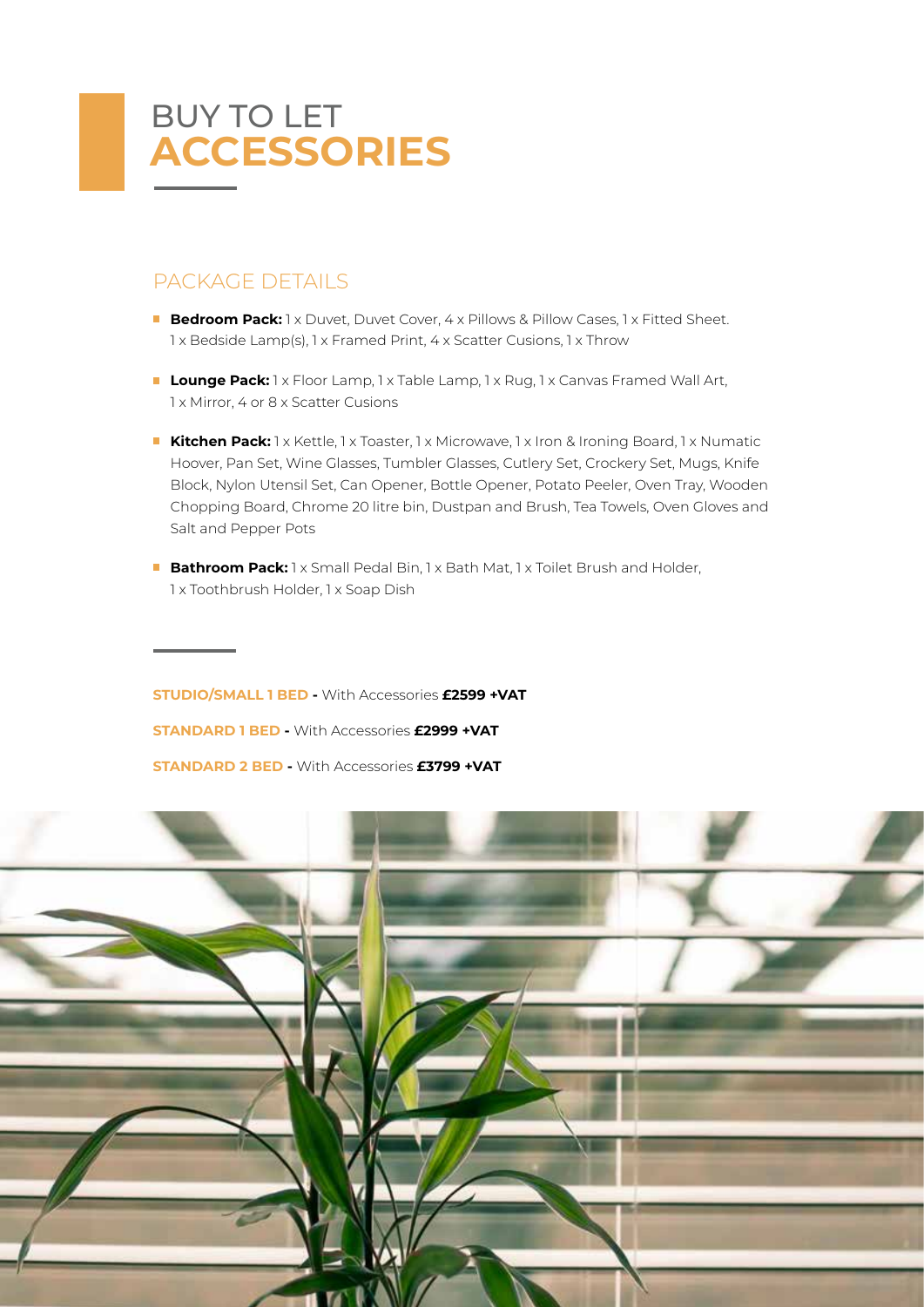### **BLINDS**

### METAL VENETIAN BLINDS

#### APARTMENTS

- 1-bed Apartment Metal Venetian **£349 +vat**
- 2-bed Apartment Metal Venetian **£449 +vat**
- 3-bed Apartment Metal Venetian **£599 +vat**

#### WOODEN VENETIAN BLINDS

#### APARTMENTS

- 1-bed Apartment Wooden Venetian **£499 +vat** 2-bed House Wooden Venetian **£749 +vat**
- 2-bed Apartment Wooden Venetian **£699 +vat** 3-bed House Wooden Venetian **£1099 +vat**
- 3-bed Apartment Wooden Venetian **£999 +vat** 4-bed House Wooden Venetian **£1299 +vat**

# **HOUSES**

- 2-bed House Metal Venetian **£599 +vat**
- 3-bed House Metal Venetian **£699 +vat**
- 4-bed House Metal Venetian **£849 +vat**

#### **HOUSES**

- 
- 
- 

#### VERTICAL BLINDS

#### APARTMENTS

- 1-bed Apartment Vertical **£375 +vat**
- 2-bed Apartment Vertical **£499 +vat**
- 3-bed Apartment Vertical **£599 +vat**

### \* Available within 50miles of WA16 0UF

#### **HOUSES**

- 2-bed House Wooden Venetian **£525 +vat**
- 3-bed House Wooden Venetian **£625 +vat**
- 4-bed House Wooden Venetian **£725 +vat**

### **BLINDCOLOURS**













**CHINA WHITE BRETON BLUE LUNA SHADOW RAVEN TAUPE**

### Order now on **01565 723727**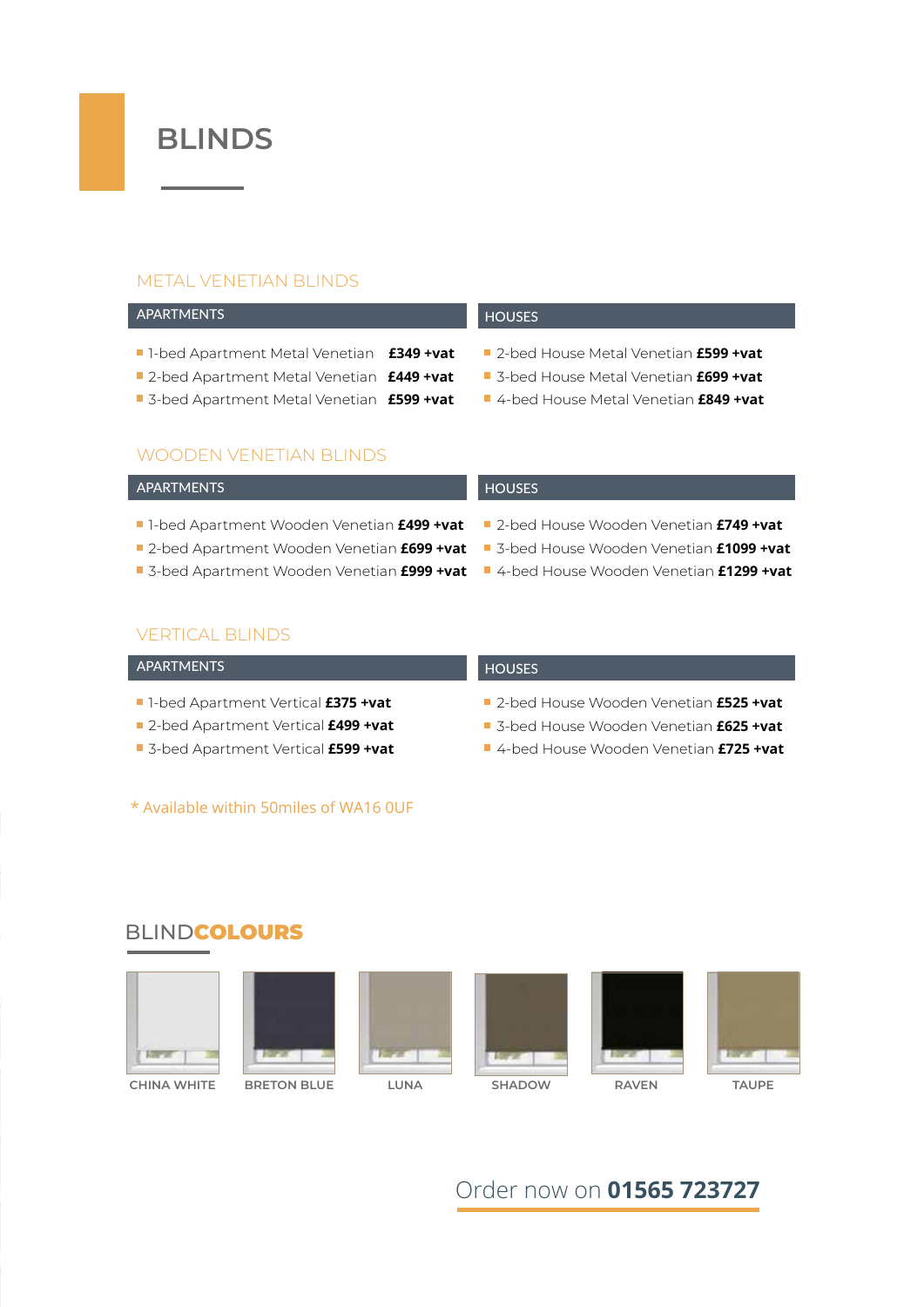### WWW.FUSIONFURNITURE.CO.UK





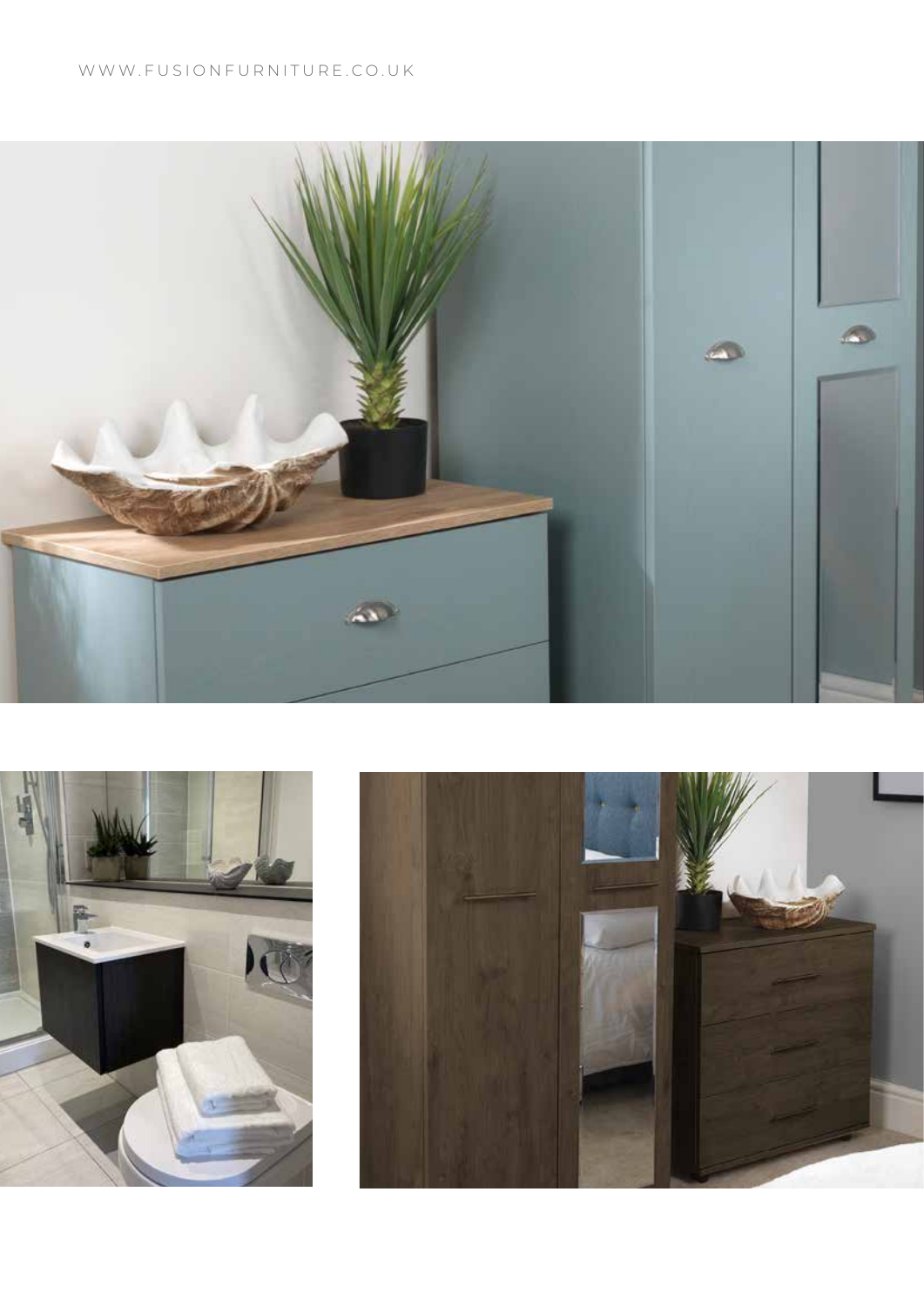### ORDER NOW ON 01565 723727